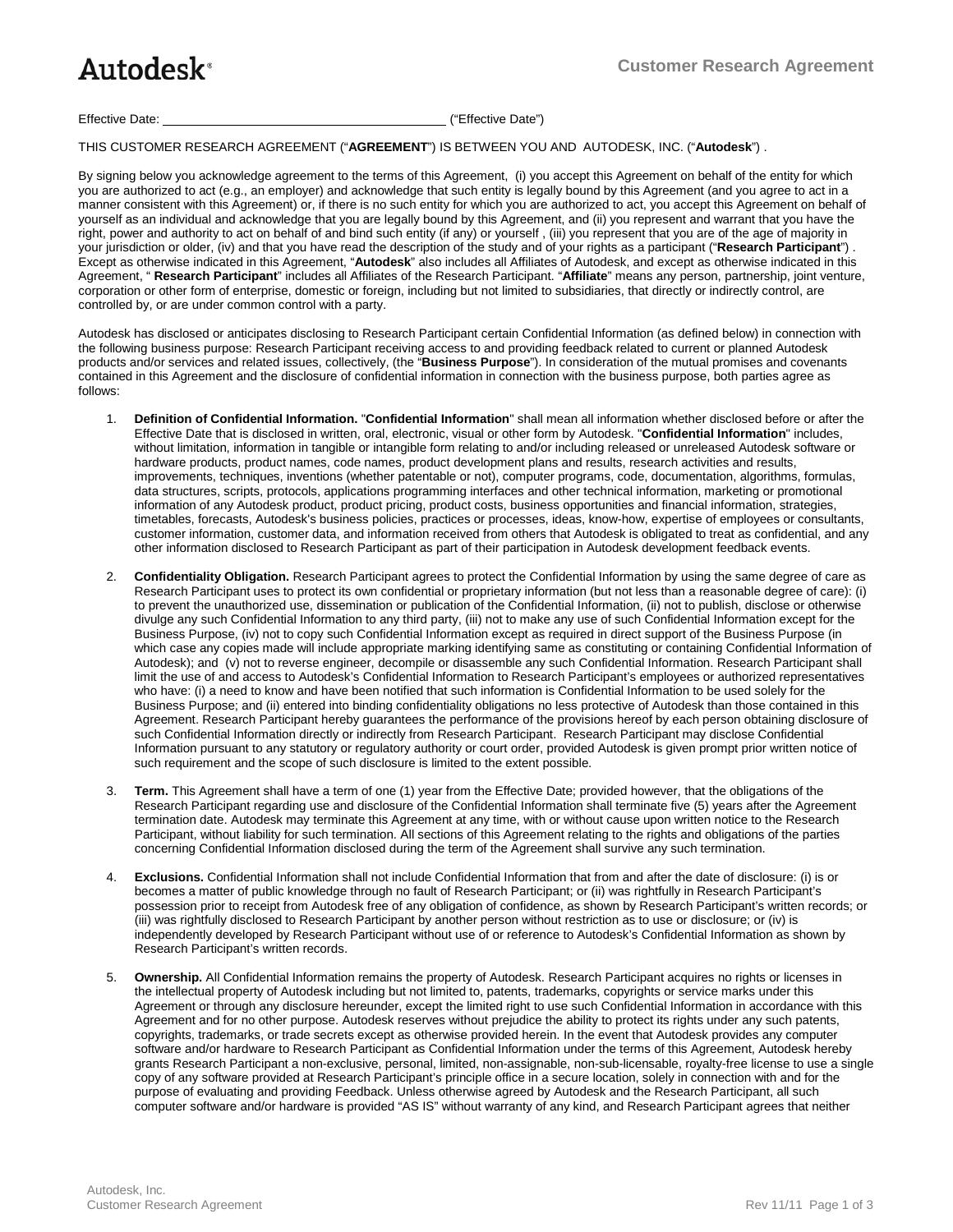Autodesk nor its suppliers shall be liable for any damages whatsoever arising from or relating to Research Participant's use or inability to use such software and/or hardware.

- 6. **Equitable Relief.** Research Participant agrees that the obligations assumed by Research Participant herein are necessary and reasonable in order to protect Autodesk and its business, and Research Participant expressly agrees that monetary damages would be inadequate to compensate Autodesk for any breach by the Research Participant of its covenants and agreements set forth herein. Accordingly, Research Participant agrees and acknowledges that any such violation or threatened violation will cause irreparable injury to Autodesk and that, in addition to any other remedies that may be available, in law, in equity or otherwise, Autodesk shall be entitled to obtain injunctive relief against the threatened breach of this Agreement or the continuation of any such breach by Research Participant, without the necessity of proving actual damages. Research Participant will notify Autodesk in writing immediately upon learning of the occurrence of any unauthorized disclosure of Confidential Information or other breach of this Agreement. Research Participant will assist Autodesk in remedying any unauthorized use or disclosure of Confidential Information.
- 7. **Return of Confidential Information.** Research Participant shall return all Confidential Information, any tangible media of expression to the extent that such tangible media incorporate any Confidential Information of Autodesk and any all copies thereof upon the request of Autodesk. Any Confidential Information which cannot be returned must be destroyed and so certified by Research Participant.
- 8. **Suggestions and Feedback.** Research Participant may provide to Autodesk reasonable suggestions, comments and other feedback with respect to the Confidential Information provided by Autodesk ("**Feedback**"). Feedback, even if designated as confidential by Research Participant, shall not, absent a separate written agreement, create any confidentiality obligation for or upon Autodesk.

Research Participant grants Autodesk, under all of Research Participant's intellectual property and proprietary rights, the following worldwide, non-exclusive, perpetual, irrevocable, royalty free, fully paid up rights: (1) to make, use, copy, modify, and create derivative works of, the Feedback as part of any Autodesk product, technology, service, specification or other documentation (individually and collectively, "**Autodesk Works**"), (2) to publicly perform or display, import, broadcast, transmit, distribute, license, offer to sell, and sell, rent, lease or lend copies of the Feedback (and derivative works thereof) as part of any Autodesk Work, (3) solely with respect to Research Participant's copyright and trade secret rights, to sublicense to third parties the foregoing rights, including the right to sublicense to further third parties, and (4) to sublicense to third parties any claims of any patents owned or licensable by Research Participant that are necessarily infringed by a third party product, technology or service that uses, interfaces, interoperates or communicates with the Feedback or portion thereof incorporated into a Autodesk product, technology or service. Further, Research Participant warrants that Research Participant's Feedback is not subject to any license terms that would purport to require Autodesk to comply with any additional obligations with respect to any Autodesk Works that incorporate any Feedback. The rights granted to Autodesk hereunder shall survive any termination or expiration of this Agreement.

- 9. **Autodesk Privacy Policy.** Research Participant agrees to the use of Research Participant's personal information as described in the Autodesk Privacy Policy (including cross-border transfers as described in the policy), located at [www.autodesk.com/privacy](http://www.autodesk.com/privacy) and by print copy on request.
- 10. **No Warranty.** The Confidential Information disclosed under this Agreement is delivered "AS IS," and all representations or warranties, whether express or implied, including, without limitation, warranties or conditions for fitness for a particular purpose, merchantability, title and non-infringement of third party rights are hereby disclaimed.
- 11. **Export.** Research Participant will not export, directly or indirectly, any technical data acquired from Autodesk pursuant to this Agreement or any product utilizing any such data to any country for which the U.S. government or any agency thereof at the time of export requires an export license or other government approval without first obtaining such license or approval.
- 12. **Notices.** All notices required or permitted to be given under this Agreement shall be given in writing and shall be effective from the date sent by registered or certified mail, by hand, confirmed facsimile or overnight courier to the addresses of the parties set forth herein. Notice is not deemed to have been given to Autodesk unless notice has been delivered at the following address: Autodesk, Inc., Attn: General Counsel, 111 McInnis Parkway San Rafael, CA 94903.
- 13. **No Reliance.** Autodesk Confidential Information may concern planned or future development efforts for existing or new Autodesk products and services. Autodesk Confidential Information is not intended to be a promise or guarantee of future delivery of products, services or features but merely reflect our current plans, which may change. Accordingly, Autodesk Confidential Information may not be relied on for purchasing decisions or for any other purpose.
- 14. **General.** This Agreement supersedes all prior discussions and writings with respect to the subject matter hereof, and constitutes the entire agreement. All additions or modification of this Agreement must be made in writing and signed by both parties. No failure or delay in enforcing any right will be deemed a waiver. This Agreement shall be binding upon and inure to the benefit of each party's respective successors and lawful assigns; provided, however, that Research Participant may not assign this Agreement (whether by operation of law, sale of securities or assets, merger or otherwise), in whole or in part, without the prior written approval of Autodesk. The parties understand that nothing herein requires either party to proceed with any proposed transaction or relationship in connection with which Confidential Information may be disclosed. In the event that any of the provisions of this Agreement shall be held by a court unenforceable, the remaining portions hereof shall remain in full force and effect. This Agreement shall be governed by the laws of the State of California, without regard to conflicts of law provisions. The parties hereby submit to the exclusive jurisdiction of the federal and state courts of the Northern District of California, San Francisco. All fully executed copies of this Agreement shall be deemed originals.